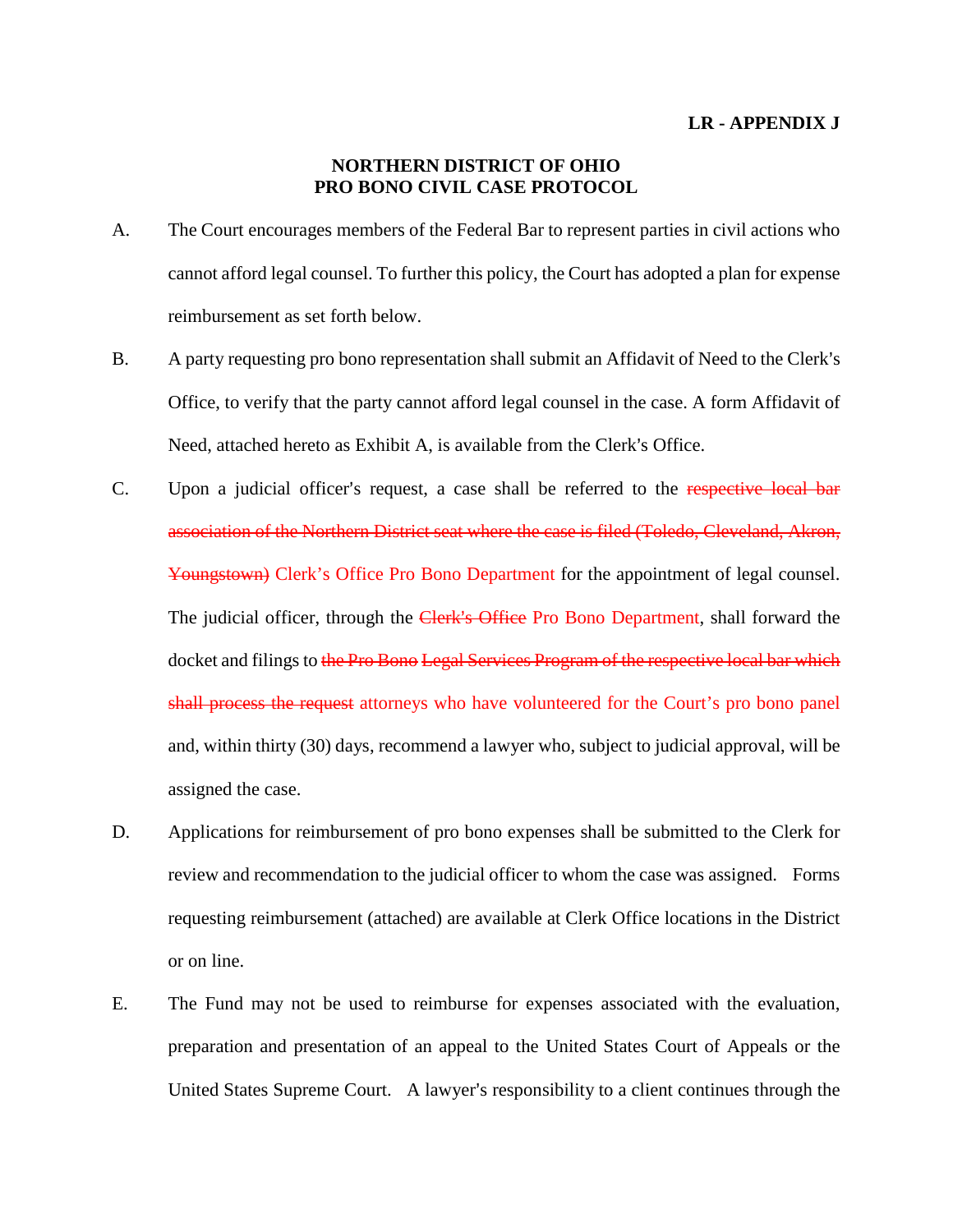entry of judgment and the filing of a notice of appeal if the client wishes to appeal.

- F. The maximum amount that may be disbursed from the Fund in any case is One Thousand Five Hundred Dollars (\$1,500). Requests for reimbursement beyond that amount must be accompanied by an explanation and must be approved by the Chief Judge. All requests for reimbursement must be accompanied by proof that the expenses were actually incurred.
- G. Reimbursement is limited to the following allowable expenses:
	- 1. Mileage and Parking. Mileage at the current rate authorized for federal employees as well as out-of-pocket expenses for parking.
	- 2. Photocopies and Telephone Calls. Out-of-pocket expenses incurred for photocopying or photographs used in the case and long distance calls necessary to the preparation of the case. Copy costs may not exceed  $15¢$  per page.
	- 3. Depositions and Transcripts. Court reporter attendance fees for depositions of essential witnesses and transcription fees for such depositions. Transcript costs may not exceed the page rate for ordinary transcripts established in the District.
	- 4. Investigative or Expert Services. Investigative or expert services which are necessary to the preparation of the case if approved in advance by the judicial officer to whom the case is assigned.
	- 5. Service of Process Fees. Fees for service of papers and the appearance of lay witnesses at depositions and their mileage fees.
	- 6. Interpreter Services. The cost of interpreter services if approved in advance by the judicial officer to whom the case is assigned.
	- 7. Expert Fees. The cost of expert fees if approved in advance by the judicial officer to whom the case is assigned.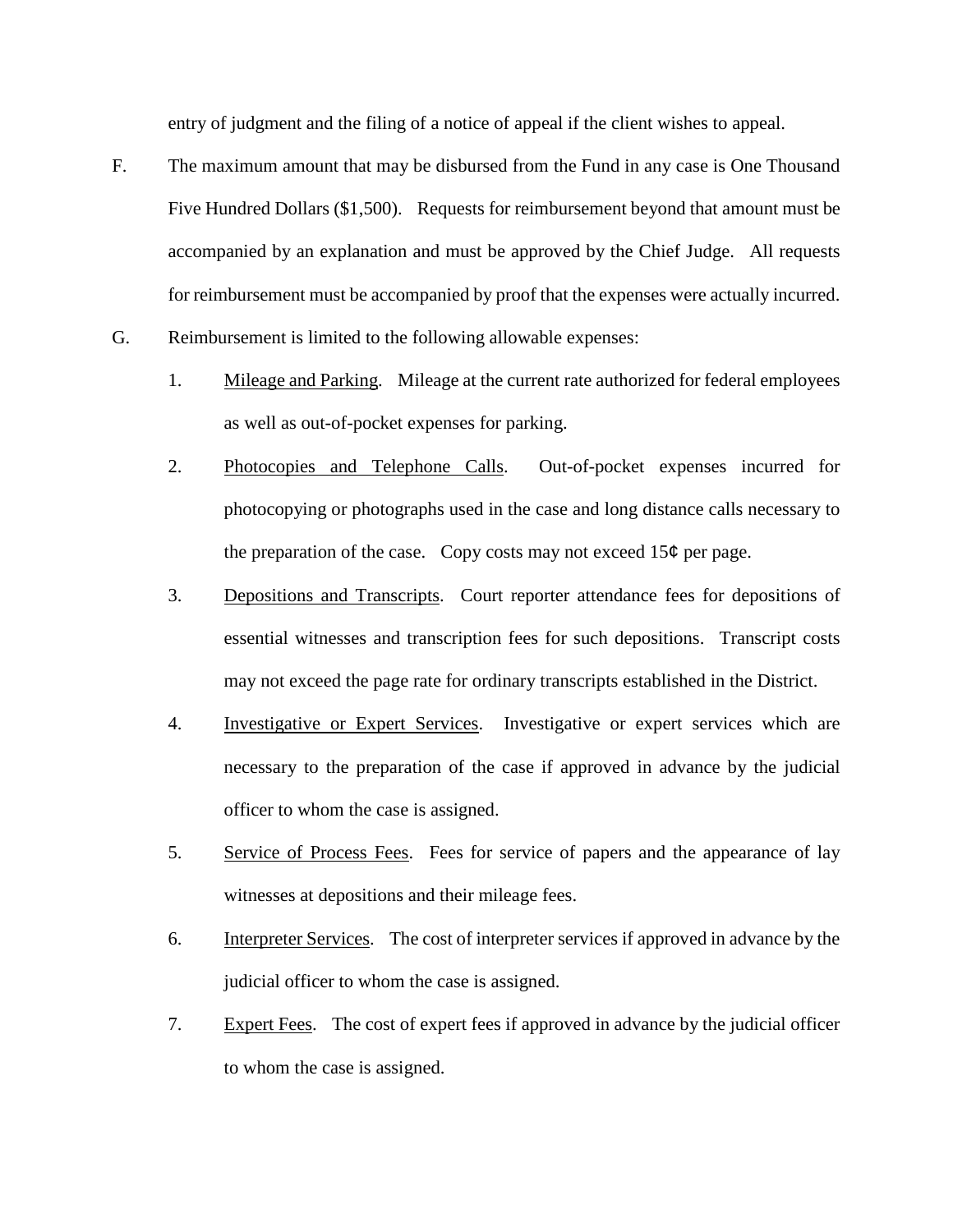- H. Request for reimbursement from the Fund must be filed within thirty (30) days of entry of judgment. If the lawyer has withdrawn or been dismissed prior to the entry of judgment, the request must be filed within thirty (30) days of withdrawal or dismissal.
- I. Amounts reimbursed must be repaid to the Fund if the case is settled with the payment of money, if fees and costs are awarded under 28 U.S.C. § 1988 or any other fee shifting statute, or if the party is awarded sufficient monetary damages.
- J. Volunteer attorneys are eligible to receive continuing legal education (CLE) credit through the Ohio Supreme Court. Volunteer attorneys may receive one hour of CLE credit for every six hours of pro bono legal service performed, up to a maximum of six CLE credit hours per biennial compliance period. For each assigned pro bono case, attorneys must submit one Form 23 to the Clerk's Office Pro Bono Department by December 31 of each calendar year in which services have been rendered. Form 23 is located on the Ohio Supreme Court website.